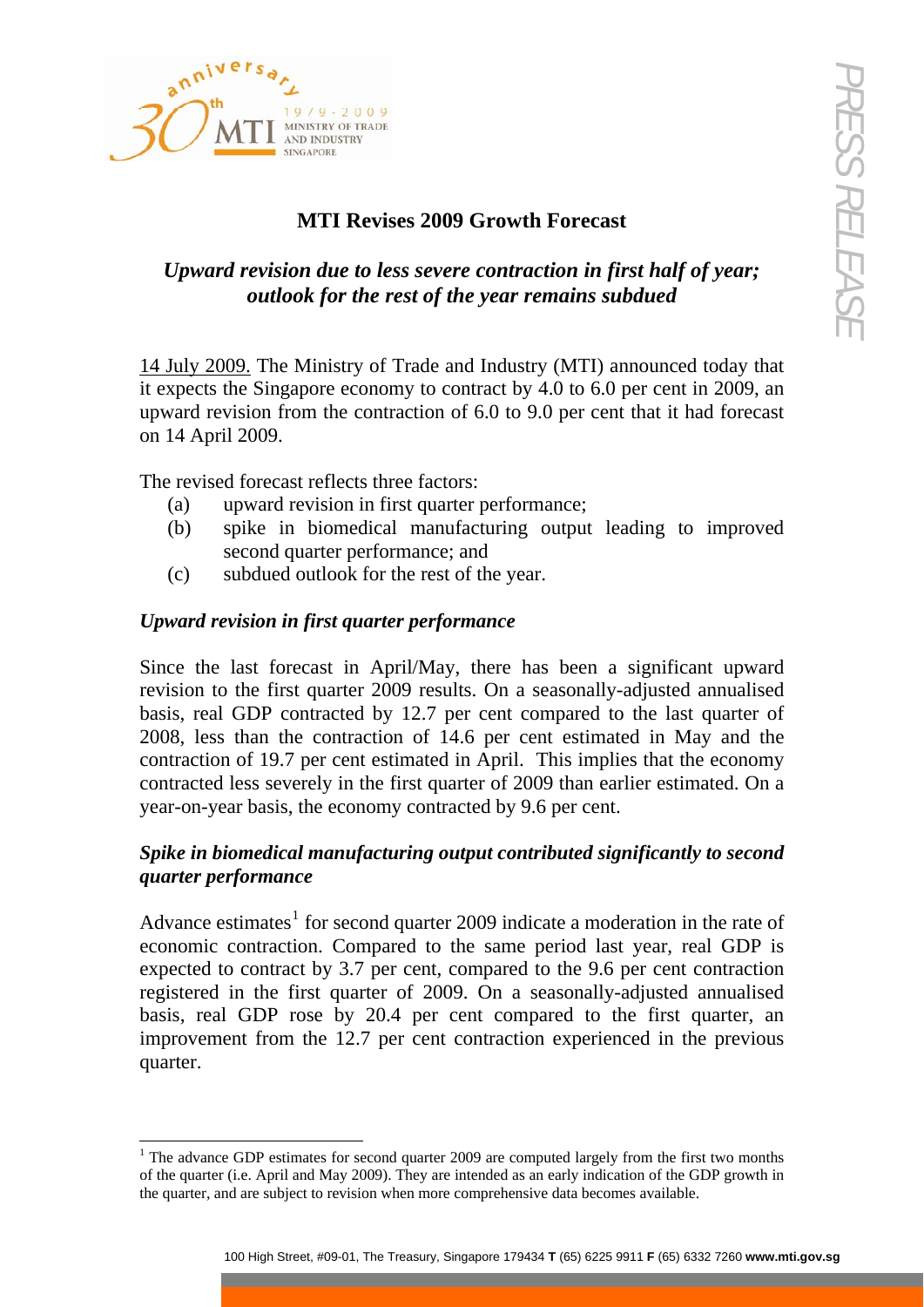

|                                                                                                                                                                                                                                                                                                                                                                                                                                                                                                                                                                                                                         | 2Q08   | 3Q08    | 4Q08    | 2008   | 1Q09    | 2Q09*  |
|-------------------------------------------------------------------------------------------------------------------------------------------------------------------------------------------------------------------------------------------------------------------------------------------------------------------------------------------------------------------------------------------------------------------------------------------------------------------------------------------------------------------------------------------------------------------------------------------------------------------------|--------|---------|---------|--------|---------|--------|
| <b>Overall GDP</b>                                                                                                                                                                                                                                                                                                                                                                                                                                                                                                                                                                                                      | 2.5    | 0.0     | $-4.2$  | 1.1    | $-9.6$  | $-3.7$ |
| Goods Producing Industries                                                                                                                                                                                                                                                                                                                                                                                                                                                                                                                                                                                              |        |         |         |        |         |        |
| Manufacturing                                                                                                                                                                                                                                                                                                                                                                                                                                                                                                                                                                                                           | $-5.6$ | $-11.0$ | $-10.7$ | $-4.1$ | $-24.3$ | $-1.5$ |
| Construction                                                                                                                                                                                                                                                                                                                                                                                                                                                                                                                                                                                                            | 23.7   | 26.0    | 18.5    | 20.3   | 24.4    | 18.3   |
| <b>Services Producing Industries</b>                                                                                                                                                                                                                                                                                                                                                                                                                                                                                                                                                                                    | 7.5    | 5.5     | $-1.3$  | 4.7    | $-5.1$  | $-5.1$ |
| services producing industries continued to see declines in year-on-year terms.<br>The wholesale and retail trade sector continued to contract, albeit at a slower<br>pace with smaller declines in non-oil domestic exports (NODX) and non-oil re-<br>exports (NORX). Financial services also saw a less severe contraction as<br>general market sentiments improved. On the other hand, the hotels and<br>restaurants sector was weighed down by the slump in tourist arrivals.<br>Subdued outlook for rest of the year                                                                                                |        |         |         |        |         |        |
| Notwithstanding the improved performance in the second quarter, the outlook<br>for the rest of the year remains largely unchanged $-$ of a weak recovery<br>susceptible to downside risks. For instance, rising unemployment and reduced<br>household spending in the advanced economies such as the US and the<br>Eurozone reflect continued weaknesses in the global economy. Housing<br>markets in many leading economies have yet to bottom out, while financial<br>institutions are still in the process of deleveraging. At this juncture, there is no<br>evidence yet of a decisive improvement in final demand. |        |         |         |        |         |        |
| A sizeable part of Singapore's manufacturing uptick in the first half of 2009<br>came from a spike in biomedical manufacturing output and electronics<br>inventory restocking, both of which may not be sustained.                                                                                                                                                                                                                                                                                                                                                                                                      |        |         |         |        |         |        |
|                                                                                                                                                                                                                                                                                                                                                                                                                                                                                                                                                                                                                         |        |         |         |        |         |        |

#### **Gross Domestic Product at 2000 Prices**

### *Subdued outlook for rest of the year*